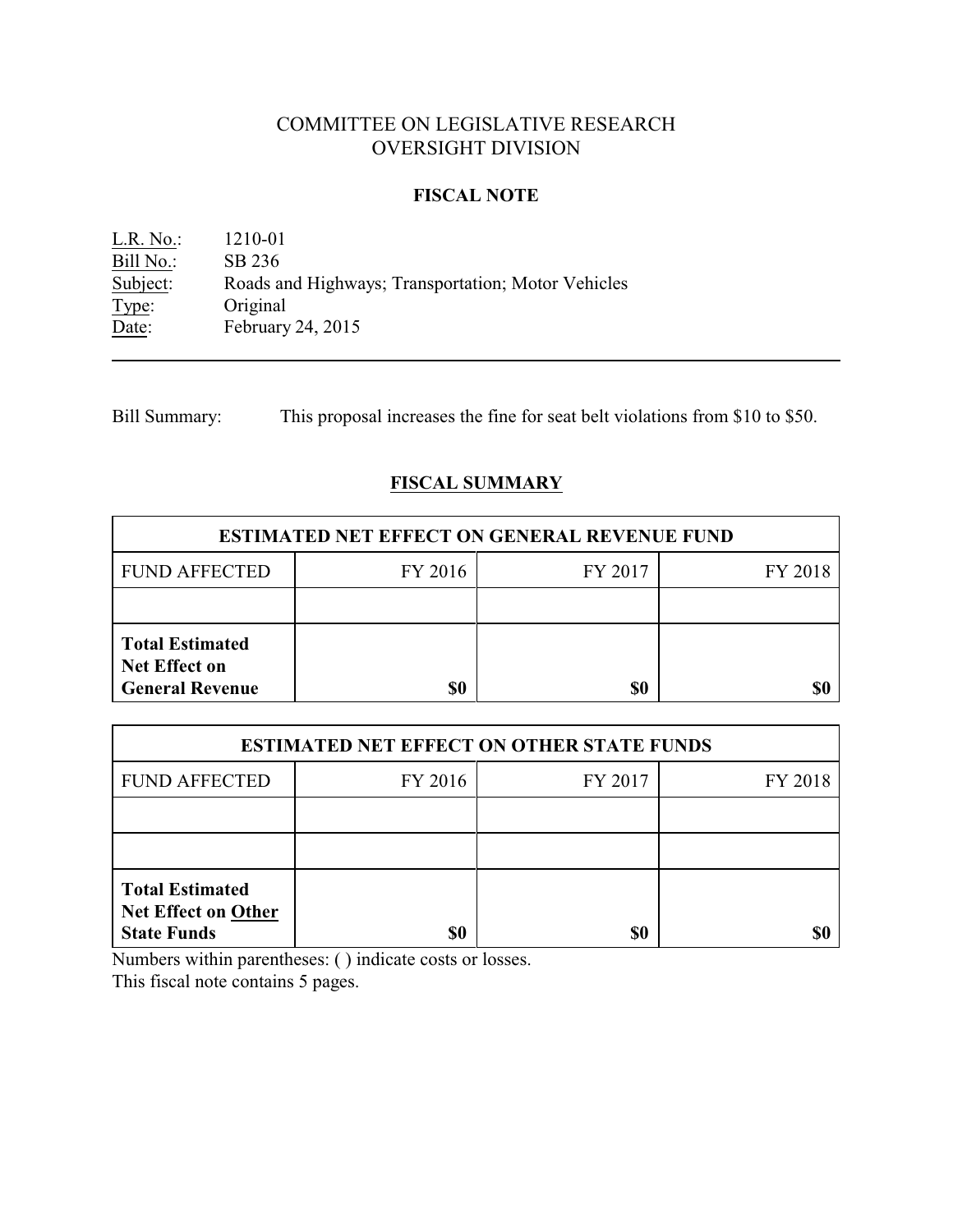L.R. No. 1210-01 Bill No. SB 236 Page 2 of 5 February 24, 2015

| <b>ESTIMATED NET EFFECT ON FEDERAL FUNDS</b>                        |         |         |         |  |
|---------------------------------------------------------------------|---------|---------|---------|--|
| <b>FUND AFFECTED</b>                                                | FY 2016 | FY 2017 | FY 2018 |  |
|                                                                     |         |         |         |  |
|                                                                     |         |         |         |  |
| <b>Total Estimated</b><br>Net Effect on All<br><b>Federal Funds</b> | \$0     | \$0     |         |  |

| <b>ESTIMATED NET EFFECT ON FULL TIME EQUIVALENT (FTE)</b>    |         |         |         |  |
|--------------------------------------------------------------|---------|---------|---------|--|
| <b>FUND AFFECTED</b>                                         | FY 2016 | FY 2017 | FY 2018 |  |
|                                                              |         |         |         |  |
|                                                              |         |         |         |  |
| <b>Total Estimated</b><br><b>Net Effect on</b><br><b>FTE</b> |         |         |         |  |

 $\Box$  Estimated Net Effect (expenditures or reduced revenues) expected to exceed \$100,000 in any Of the three fiscal years after implementation of the act.

| <b>ESTIMATED NET EFFECT ON LOCAL FUNDS</b> |                          |                          |                          |  |
|--------------------------------------------|--------------------------|--------------------------|--------------------------|--|
| <b>FUND AFFECTED</b>                       | FY 2016                  | FY 2017                  | FY 2018                  |  |
| <b>Local Government</b>                    | Less than<br>\$1,963,120 | Less than<br>\$1,963,120 | Less than<br>\$1,963,120 |  |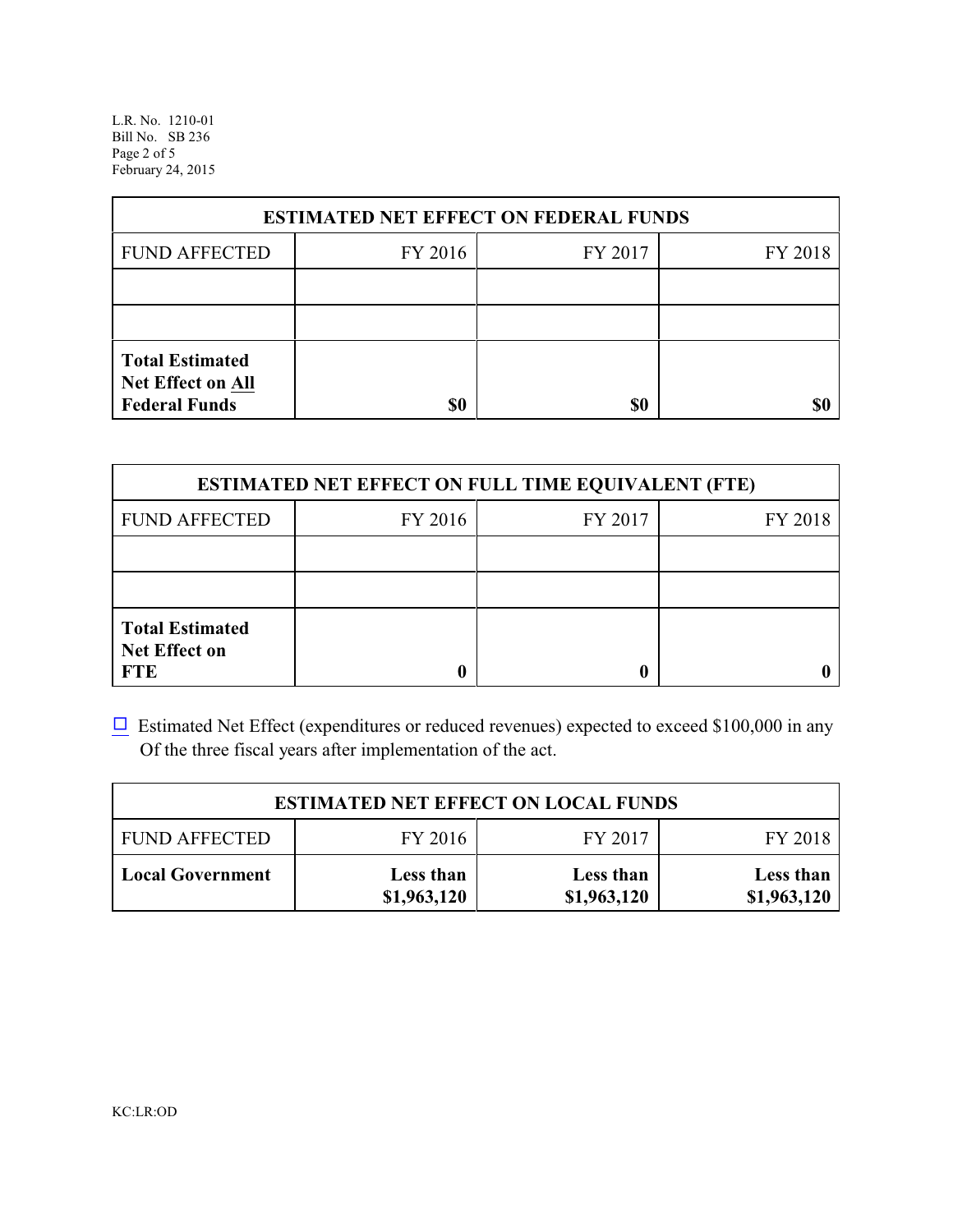L.R. No. 1210-01 Bill No. SB 236 Page 3 of 5 February 24, 2015

### **FISCAL ANALYSIS**

### ASSUMPTION

Officials from the **Office of the State Courts Administrator (CTS)** state based on an average of the past five years (FY 2008-FY 2012) data, this fine would apply to 18,629 seat belt infractions. Based on the maximum \$50 fine amount and an average collection rate of 80%, the fine increase would provide an additional \$596,120 annually (18,629 x \$40 x 80%).

In addition, the Fine Collection Center (FCC) has received a five year average of 34,175 paid guilty outcomes. With the collection rate of 100%, the projected fine increase would provide an additional \$1,367,000 (34,175 x \$40 x 100%) annually.

The projected annual increase is \$1,963,120 (\$596,120 + \$1,367,000).

**Oversight** assumes the number of seat belt violations would decrease due to the increased fine. However, Oversight has no basis for estimating this decline and therefore will reflect a potential increase in fees of "less than" the estimate provided by the Office of the State Courts Administrator. Also, the proposal changes the maximum that can be charged for a seatbelt violation (from \$10 to \$50), and Oversight assumes an amount less than \$50 may be assessed.

Officials from the **Office of Administration - Budget and Planning (B&P)** assume this proposal would increase the fine collected on seat belt violations from \$10 to \$50. The fines collected from highway law violations are deposited into the School Building Revolving Fund. B&P does not have an estimate of the possible increase to this fund since the fines that are collected by the county and municipal court systems may vary based on enforcement and increased compliance with the seat belt laws. These funds are then transferred to the State School Moneys Fund to be distributed to local school districts.

Officials from the **Department of Public Safety** - **Missouri Highway Patrol**, the **Office of Administration**, the **Department of Revenue**, the **Department of Transportation**, the **Department of Elementary and Secondary Education**, the **Kansas City Public Schools** and the **Maltabend Public Schools** each assume the proposal will have no fiscal impact on their respective organizations.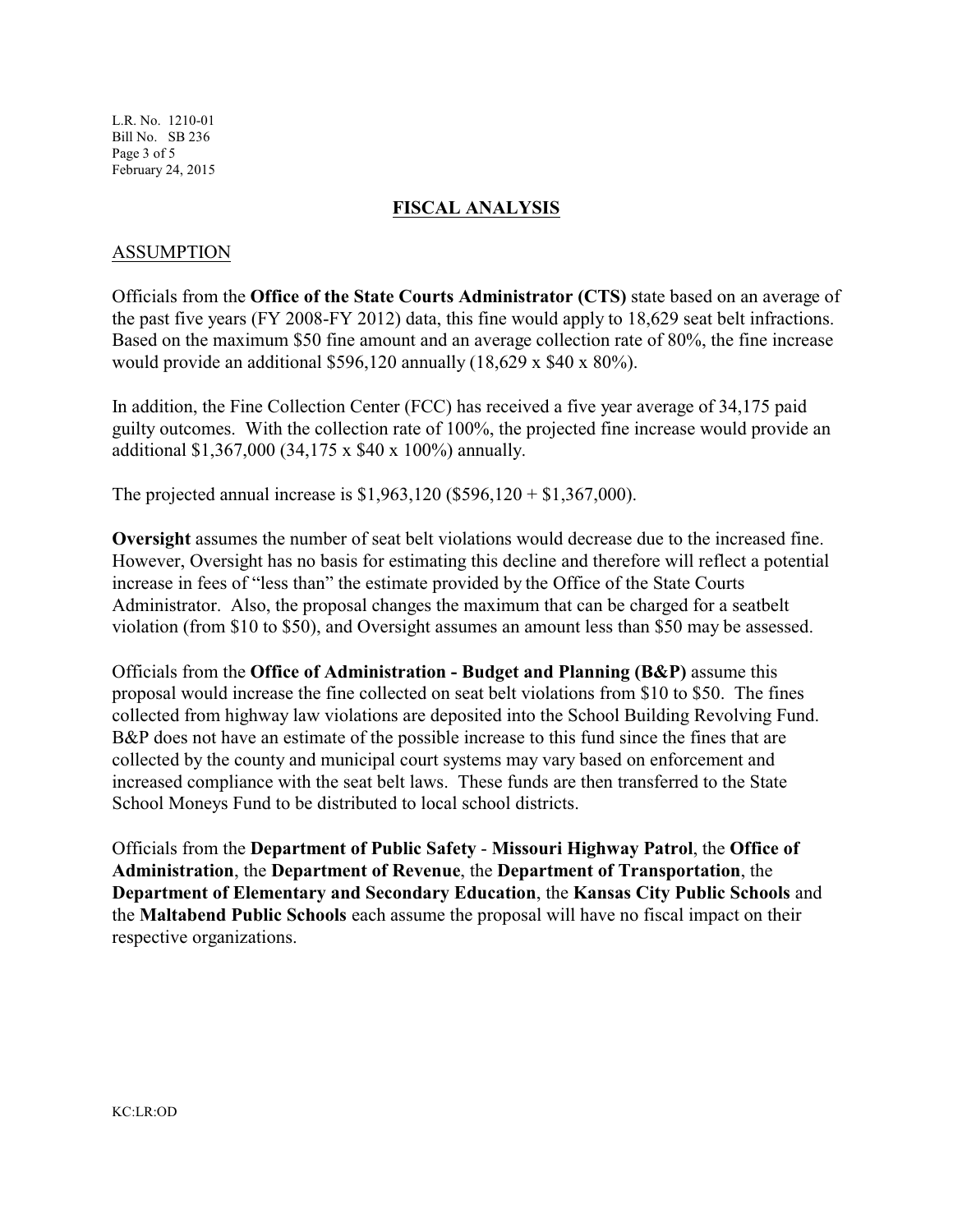L.R. No. 1210-01 Bill No. SB 236 Page 4 of 5 February 24, 2015

| FISCAL IMPACT - State Government                                                                                | FY 2016<br>$(10 \text{ Mo.})$ | FY 2017                         | FY 2018                  |
|-----------------------------------------------------------------------------------------------------------------|-------------------------------|---------------------------------|--------------------------|
|                                                                                                                 | <u>so</u>                     | <u>\$0</u>                      | <u>\$0</u>               |
|                                                                                                                 |                               |                                 |                          |
| FISCAL IMPACT - Local Government<br><b>LOCAL POLITICAL SUBDIVISIONS</b>                                         | FY 2016<br>$(10 \text{ Mo.})$ | FY 2017                         | FY 2018                  |
| Revenue - Local School Districts<br>Income from fines - increased from<br>\$10 to \$50 for seatbelt violations. | Less than<br>\$1,963,120      | Less than<br>\$1,963,120        | Less than<br>\$1,963,120 |
| <b>ESTIMATED NET EFFECT ON</b><br><b>LOCAL POLITICAL SUBDIVISIONS</b>                                           | Less than<br>\$1,963,120      | <b>Less</b> than<br>\$1,963,120 | Less than<br>\$1,963,120 |

#### FISCAL IMPACT - Small Business

No direct fiscal impact to small businesses would be expected as a result of this proposal.

## FISCAL DESCRIPTION

This proposal increases the fine for a seat belt violation from \$10 to \$50.

This legislation is not federally mandated, would not duplicate any other program and would not require additional capital improvements or rental space.